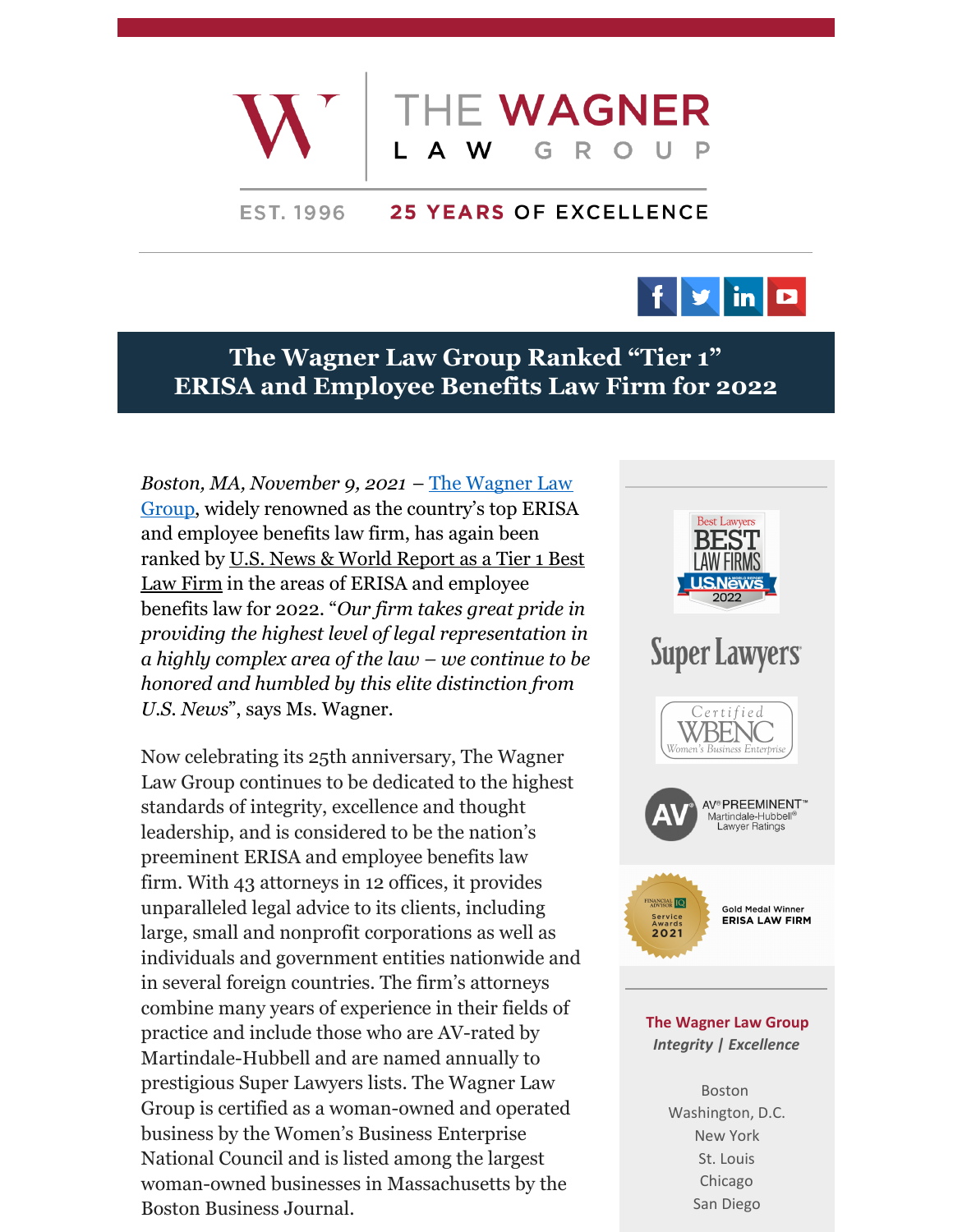The firm's nationally recognized ERISA and employee benefits practice contains highly focused and specialized practice areas, including: fiduciary compliance, retirement plans, employee stock ownership plans (ESOPs), executive compensation and nonqualified plans, welfare benefit plans, Retiree Medical Trusts, Taft-Hartley benefit plans, PBGC matters, litigation, expert witness services and independent fiduciary services. The firm routinely addresses issues involving defined benefit pension plans, profit sharing and 401(k) plans, ESOPs, multiemployer plans, Davis-Bacon plans, prototype and other pre-approved plans, voluntary employees' beneficiary associations (VEBAs), cafeteria plans, group medical and health plans (including ACA, HIPAA and COBRA), qualified domestic relations orders, qualified medical child support orders, and qualified and nonqualified deferred compensation programs.

Attorneys at The Wagner Law Group have considerable experience assisting clients in all aspects of establishing, operating, merging and terminating benefit plans and executive compensation arrangements, and explaining the application of labor, tax and securities laws and regulations to sponsors of employee benefit plans and executive compensation programs. They have also designed individualized transactional compliance systems to enable employers to comply with ERISA and the Internal Revenue Code. The firm's attorneys regularly advise clients on the application of the fiduciary responsibility and prohibited transaction provisions of ERISA to various types of transactions and investments, and represent clients in requests for individual and industry-wide (class) exemptions from the prohibited transaction provisions of ERISA.

The Wagner Law Group has also developed a unique fiduciary audit practice under which it reviews the operation of clients' benefit plans, and its attorneys also assist clients in locating, selecting and engaging investment advisers for their retirement plans. The firm has successfully represented innumerable clients before the Department of Labor, the IRS and the PBGC in audits, examinations and settlement negotiations.

San Francisco Los Angeles Lincoln, MA Tampa Boynton Beach Cedar Rapids, IA

## **[wagnerlawgroup.com](http://www.wagnerlawgroup.com)**